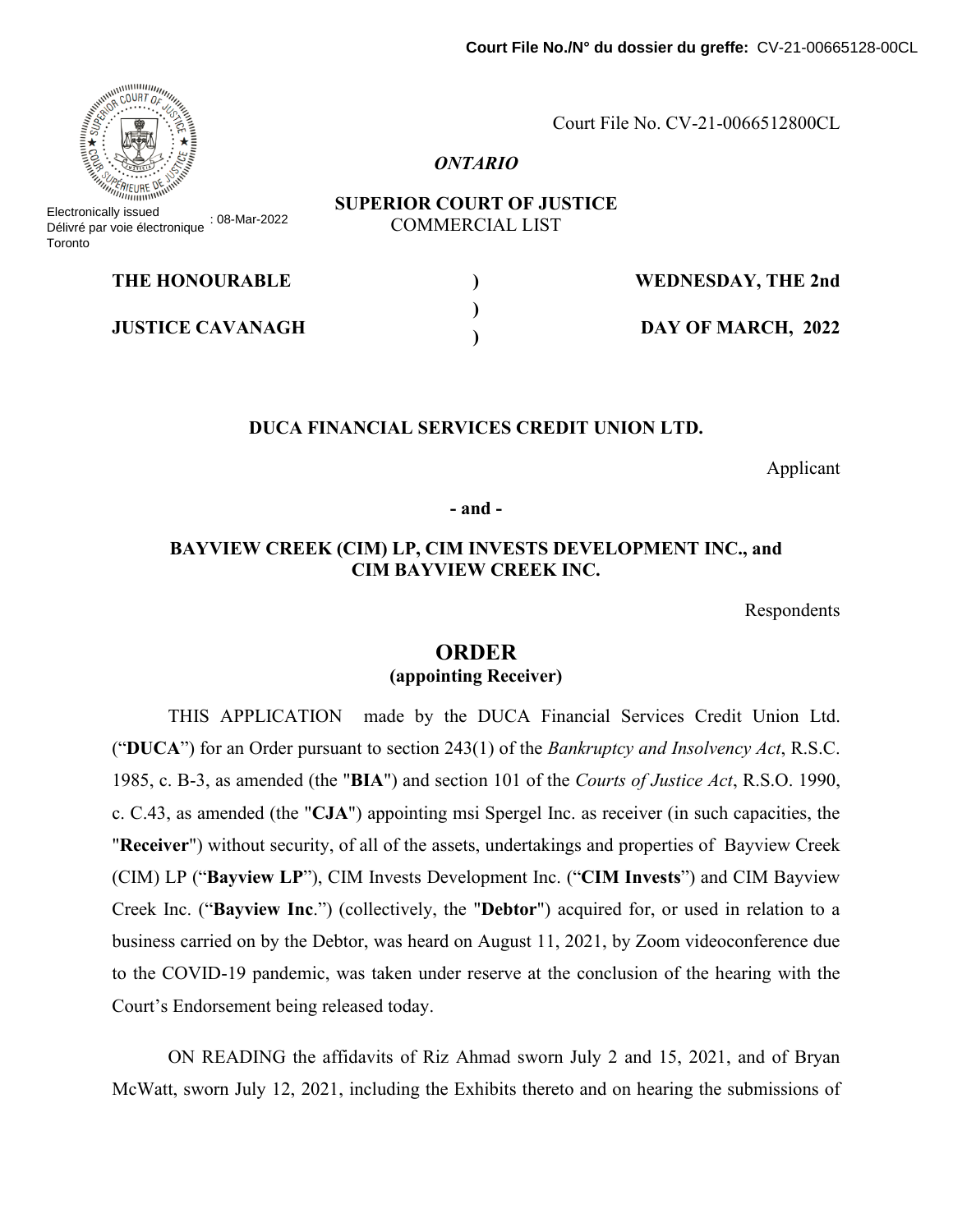counsel for DUCA and the Debtor, no one else appearing although duly served as appears from the affidavits of service of Carmen Yuen, and on reading the consent of msi Spergel Inc. to act as the Receiver,

## **SERVICE**

1. THIS COURT ORDERS that the time for service of the Notice of Application and the Application Record is hereby abridged and validated so that this motion is properly returnable today and hereby dispenses with further service thereof.

## **APPOINTMENT**

2. THIS COURT ORDERS that pursuant to section 243(1) of the BIA and section 101 of the CJA, msi Spergel Inc. is hereby appointed Receiver, without security, of all of the assets, undertakings and properties of the Debtor acquired for, or used in relation to a business carried on by the Debtor, including all proceeds thereof as well as PT LT 25, CON 2, (MKM), PTS 1  $&$ 2, PL65R31680; TOWN OF RICHMOND HILL, municipally known as 10747 Bayview Avenue, Richmond Hill, Ontario (the "Property").

## **RECEIVER'S POWERS**

3. THIS COURT ORDERS that the Receiver is hereby empowered and authorized, but not obligated, to act at once in respect of the Property and, without in any way limiting the generality of the foregoing, the Receiver is hereby expressly empowered and authorized to do any of the following where the Receiver considers it necessary or desirable:

- (a) to take possession of and exercise control over the Property and any and all proceeds, receipts and disbursements arising out of or from the Property;
- (b) to receive, preserve, and protect the Property, or any part or parts thereof, including, but not limited to, the changing of locks and security codes, the relocating of Property to safeguard it, the engaging of independent security personnel, the taking of physical inventories and the placement of such insurance coverage as may be necessary or desirable;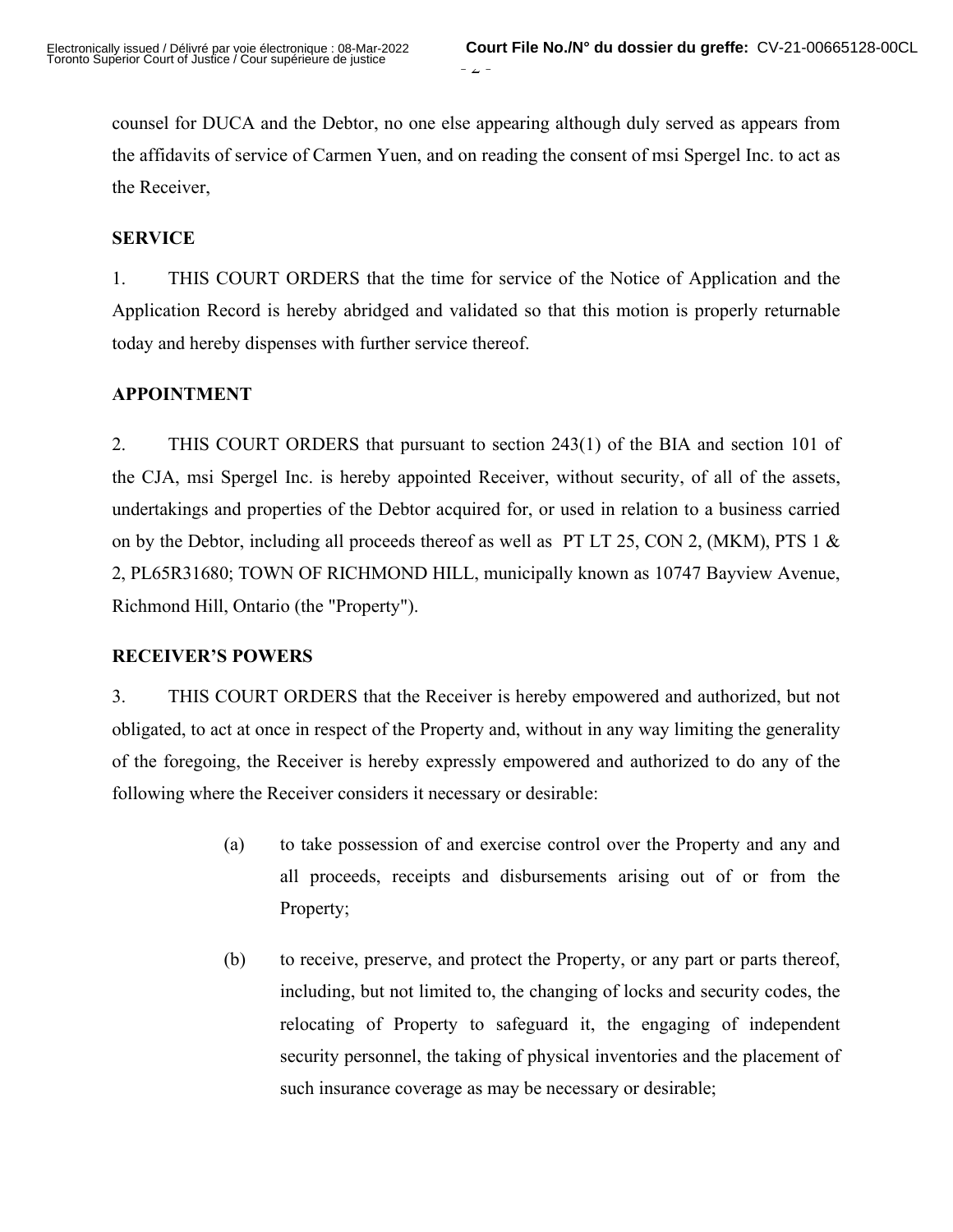(c) to manage, operate, and carry on the business of the Debtor, including the powers to enter into any agreements, incur any obligations in the ordinary course of business, cease to carry on all or any part of the business, or cease to perform any contracts of the Debtor;

- 3 -

- (d) to engage consultants, appraisers, agents, experts, auditors, accountants, managers, counsel and such other persons from time to time and on whatever basis, including on a temporary basis, to assist with the exercise of the Receiver's powers and duties, including without limitation those conferred by this Order;
- (e) to purchase or lease such machinery, equipment, inventories, supplies, premises or other assets to continue the business of the Debtor or any part or parts thereof;
- (f) to receive and collect all monies and accounts now owed or hereafter owing to the Debtor and to exercise all remedies of the Debtor in collecting such monies, including, without limitation, to enforce any security held by the Debtor;
- (g) to settle, extend or compromise any indebtedness owing to the Debtor;
- (h) to execute, assign, issue and endorse documents of whatever nature in respect of any of the Property, whether in the Receiver's name or in the name and on behalf of the Debtor, for any purpose pursuant to this Order;
- (i) to initiate, prosecute and continue the prosecution of any and all proceedings and to defend all proceedings now pending or hereafter instituted with respect to the Debtor, the Property or the Receiver, and to settle or compromise any such proceedings. The authority hereby conveyed shall extend to such appeals or applications for judicial review in respect of any order or judgment pronounced in any such proceeding;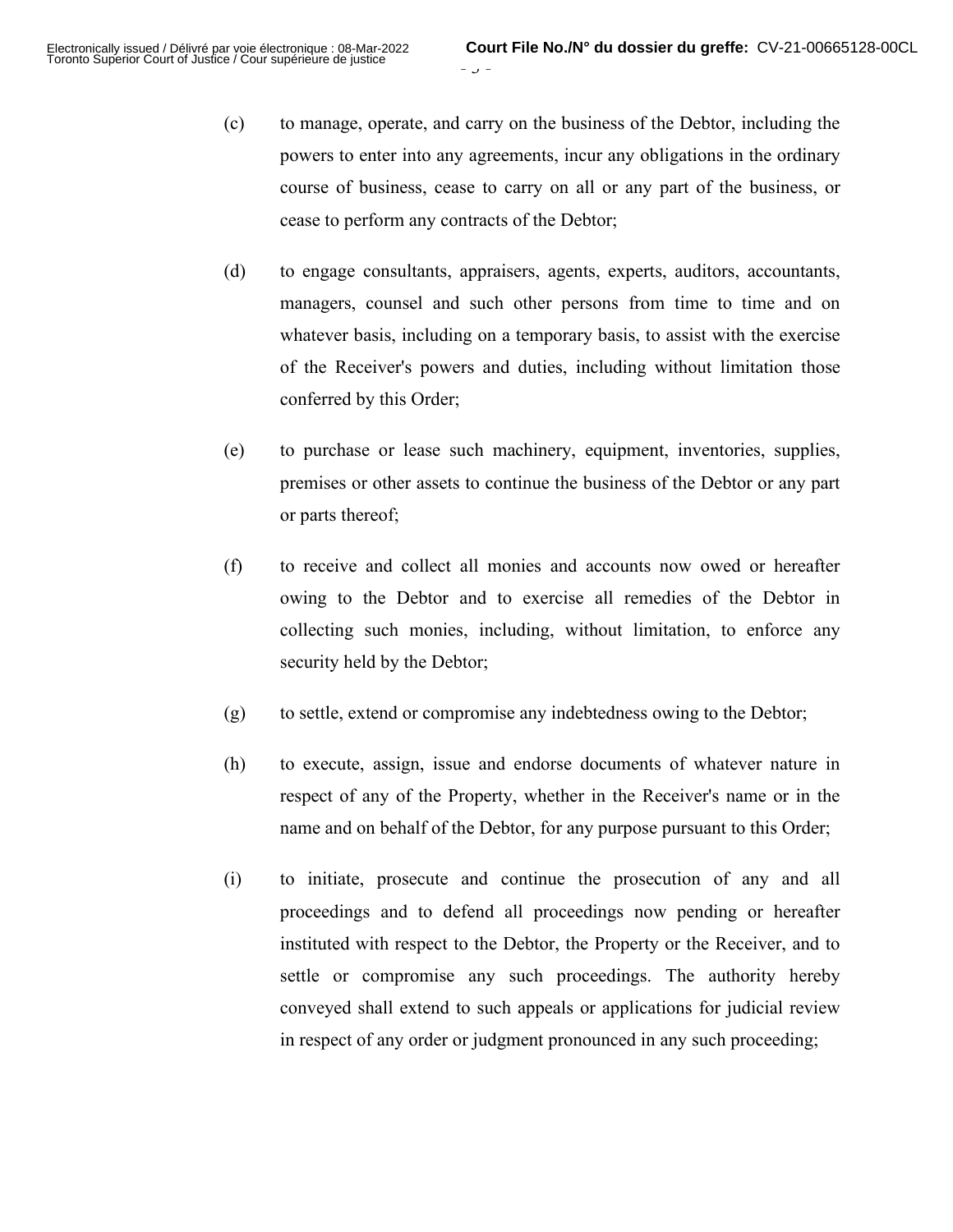- (j) to market any or all of the Property, including advertising and soliciting offers in respect of the Property or any part or parts thereof and negotiating such terms and conditions of sale as the Receiver in its discretion may deem appropriate;
- (k) to sell, convey, transfer, lease or assign the Property or any part or parts thereof out of the ordinary course of business,
	- (i) without the approval of this Court in respect of any transaction not exceeding \$250,000.00, provided that the aggregate consideration for all such transactions does not exceed \$500,000.00; and
	- (ii) with the approval of this Court in respect of any transaction in which the purchase price or the aggregate purchase price exceeds the applicable amount set out in the preceding clause;

and in each such case notice under subsection 63(4) of the Ontario *Personal Property Security Act*, or section 31 of the Ontario *Mortgages Act*, as the case may be, shall not be required;

- (l) to apply for any vesting order or other orders necessary to convey the Property or any part or parts thereof to a purchaser or purchasers thereof, free and clear of any liens or encumbrances affecting such Property;
- (m) to report to, meet with and discuss with such affected Persons (as defined below) as the Receiver deems appropriate on all matters relating to the Property and the receivership, and to share information, subject to such terms as to confidentiality as the Receiver deems advisable;
- (n) to register a copy of this Order and any other Orders in respect of the Property against title to any of the Property;
- (o) to apply for any permits, licences, approvals or permissions as may be required by any governmental authority and any renewals thereof for and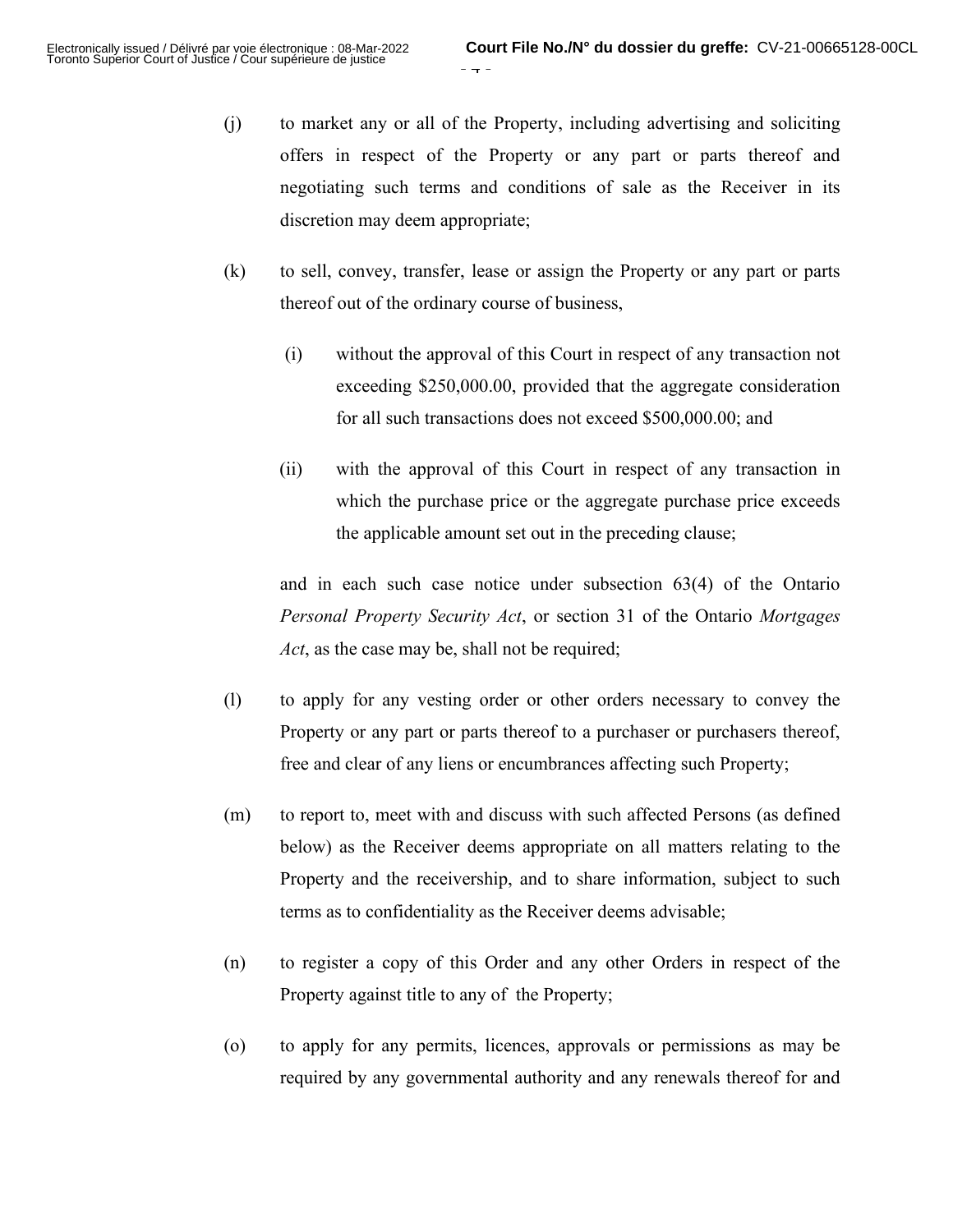on behalf of and, if thought desirable by the Receiver, in the name of the Debtor;

(p) to enter into agreements with any trustee in bankruptcy appointed in respect of the Debtor, including, without limiting the generality of the foregoing, the ability to enter into occupation agreements for any property owned or leased by the Debtor;

 $J -$ 

- (q) to exercise any shareholder, partnership, joint venture or other rights which the Debtor may have; and
- (r) to take any steps reasonably incidental to the exercise of these powers or the performance of any statutory obligations.

and in each case where the Receiver takes any such actions or steps, it shall be exclusively authorized and empowered to do so, to the exclusion of all other Persons (as defined below), including the Debtor, and without interference from any other Person.

## **DUTY TO PROVIDE ACCESS AND CO-OPERATION TO THE RECEIVER**

4. THIS COURT ORDERS that (i) the Debtor, (ii) all of its current and former directors, officers, employees, agents, accountants, legal counsel and shareholders, and all other persons acting on its instructions or behalf, and (iii) all other individuals, firms, corporations, governmental bodies or agencies, or other entities having notice of this Order (all of the foregoing, collectively, being "Persons" and each being a "Person") shall forthwith advise the Receiver of the existence of any Property in such Person's possession or control, shall grant immediate and continued access to the Property to the Receiver, and shall deliver all such Property to the Receiver upon the Receiver's request.

5. THIS COURT ORDERS that all Persons shall forthwith advise the Receiver of the existence of any books, documents, securities, contracts, orders, corporate and accounting records, and any other papers, records and information of any kind related to the business or affairs of the Debtor, and any computer programs, computer tapes, computer disks, or other data storage media containing any such information (the foregoing, collectively, the "Records") in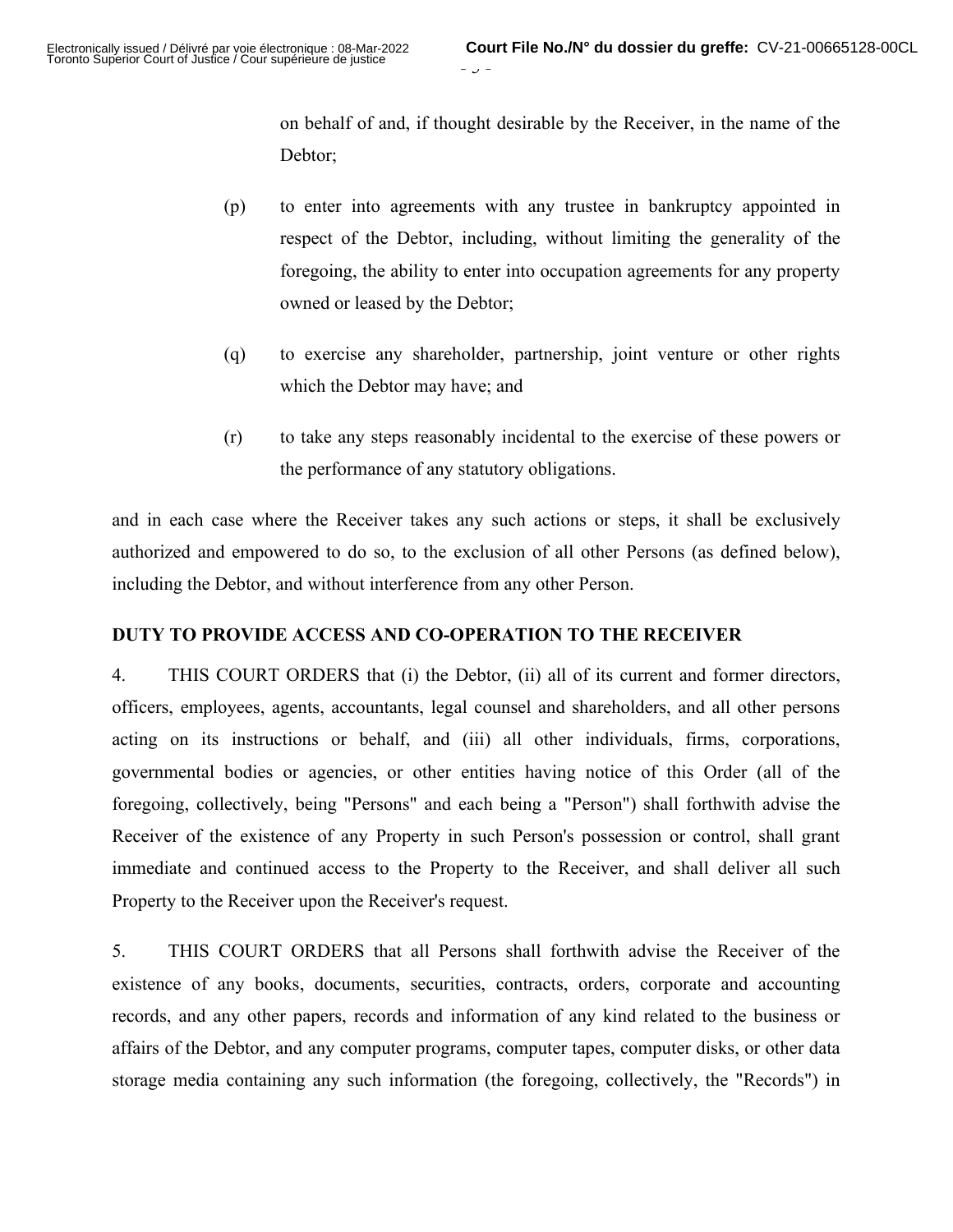that Person's possession or control, and shall provide to the Receiver or permit the Receiver to make, retain and take away copies thereof and grant to the Receiver unfettered access to and use of accounting, computer, software and physical facilities relating thereto, provided however that nothing in this paragraph 5 or in paragraph 6 of this Order shall require the delivery of Records, or the granting of access to Records, which may not be disclosed or provided to the Receiver due to the privilege attaching to solicitor-client communication or due to statutory provisions prohibiting such disclosure.

6. THIS COURT ORDERS that if any Records are stored or otherwise contained on a computer or other electronic system of information storage, whether by independent service provider or otherwise, all Persons in possession or control of such Records shall forthwith give unfettered access to the Receiver for the purpose of allowing the Receiver to recover and fully copy all of the information contained therein whether by way of printing the information onto paper or making copies of computer disks or such other manner of retrieving and copying the information as the Receiver in its discretion deems expedient, and shall not alter, erase or destroy any Records without the prior written consent of the Receiver. Further, for the purposes of this paragraph, all Persons shall provide the Receiver with all such assistance in gaining immediate access to the information in the Records as the Receiver may in its discretion require including providing the Receiver with instructions on the use of any computer or other system and providing the Receiver with any and all access codes, account names and account numbers that may be required to gain access to the information.

## **NO PROCEEDINGS AGAINST THE RECEIVER**

7. THIS COURT ORDERS that no proceeding or enforcement process in any court or tribunal (each, a "**Proceeding**"), shall be commenced or continued against the Receiver except with the written consent of the Receiver or with leave of this Court.

## **NO PROCEEDINGS AGAINST THE DEBTOR OR THE PROPERTY**

8. THIS COURT ORDERS that no Proceeding against or in respect of the Debtor or the Property shall be commenced or continued except with the written consent of the Receiver or with leave of this Court and any and all Proceedings currently under way against or in respect of the Debtor or the Property are hereby stayed and suspended pending further Order of this Court.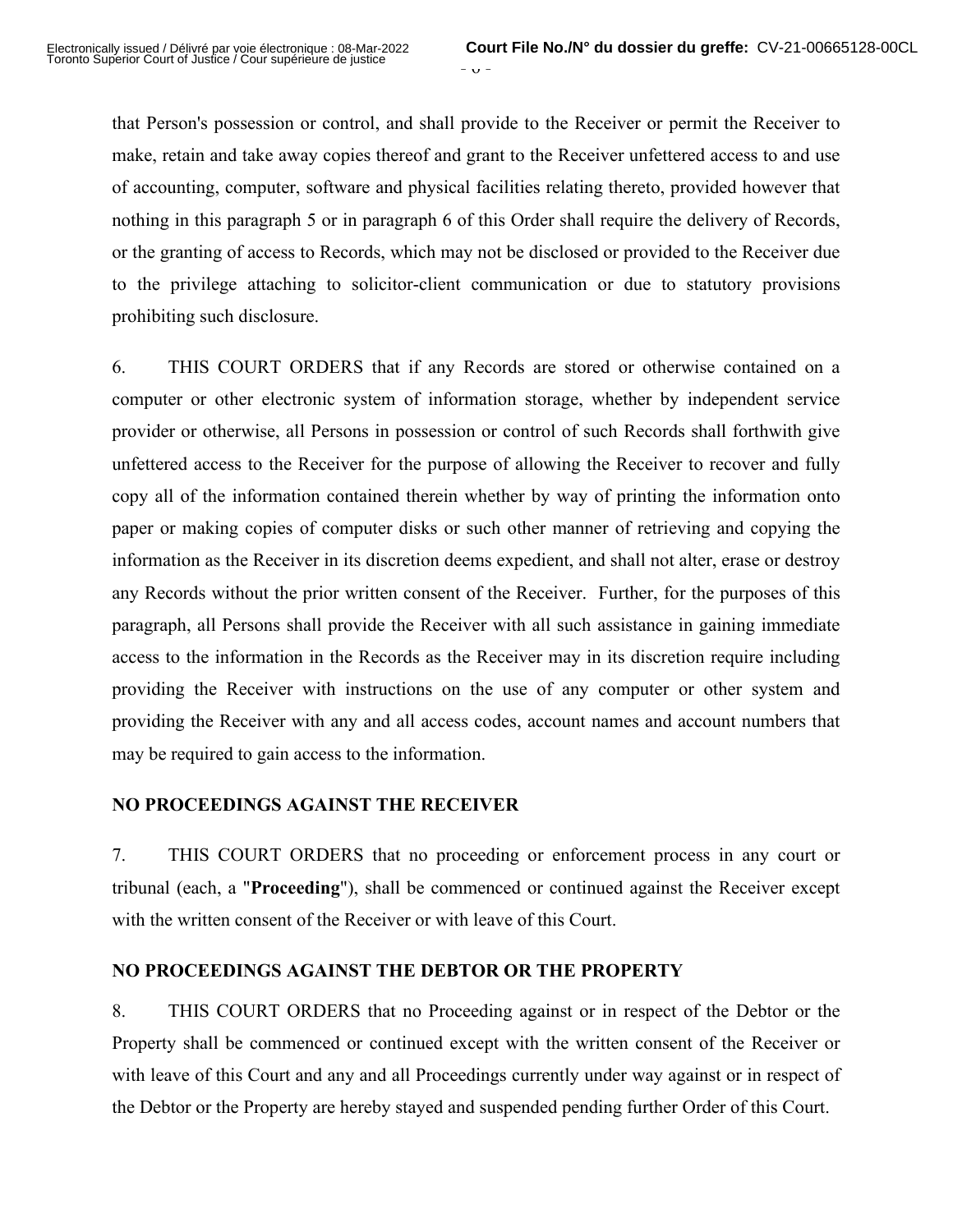## **NO EXERCISE OF RIGHTS OR REMEDIES**

9. THIS COURT ORDERS that all rights and remedies against the Debtor, the Receiver, or affecting the Property, are hereby stayed and suspended except with the written consent of the Receiver or leave of this Court, provided however that this stay and suspension does not apply in respect of any "eligible financial contract" as defined in the BIA, and further provided that nothing in this paragraph shall (i) empower the Receiver or the Debtor to carry on any business which the Debtor is not lawfully entitled to carry on, (ii) exempt the Receiver or the Debtor from compliance with statutory or regulatory provisions relating to health, safety or the environment, (iii) prevent the filing of any registration to preserve or perfect a security interest, or (iv) prevent the registration of a claim for lien.

 $1$  -

#### **NO INTERFERENCE WITH THE RECEIVER**

10. THIS COURT ORDERS that no Person shall discontinue, fail to honour, alter, interfere with, repudiate, terminate or cease to perform any right, renewal right, contract, agreement, licence or permit in favour of or held by the Debtor, without written consent of the Receiver or leave of this Court.

## **CONTINUATION OF SERVICES**

11. THIS COURT ORDERS that all Persons having oral or written agreements with the Debtor or statutory or regulatory mandates for the supply of goods and/or services, including without limitation, all computer software, communication and other data services, centralized banking services, payroll services, insurance, transportation services, utility or other services to the Debtor are hereby restrained until further Order of this Court from discontinuing, altering, interfering with or terminating the supply of such goods or services as may be required by the Receiver, and that the Receiver shall be entitled to the continued use of the Debtor's current telephone numbers, facsimile numbers, internet addresses and domain names, provided in each case that the normal prices or charges for all such goods or services received after the date of this Order are paid by the Receiver in accordance with normal payment practices of the Debtor or such other practices as may be agreed upon by the supplier or service provider and the Receiver, or as may be ordered by this Court.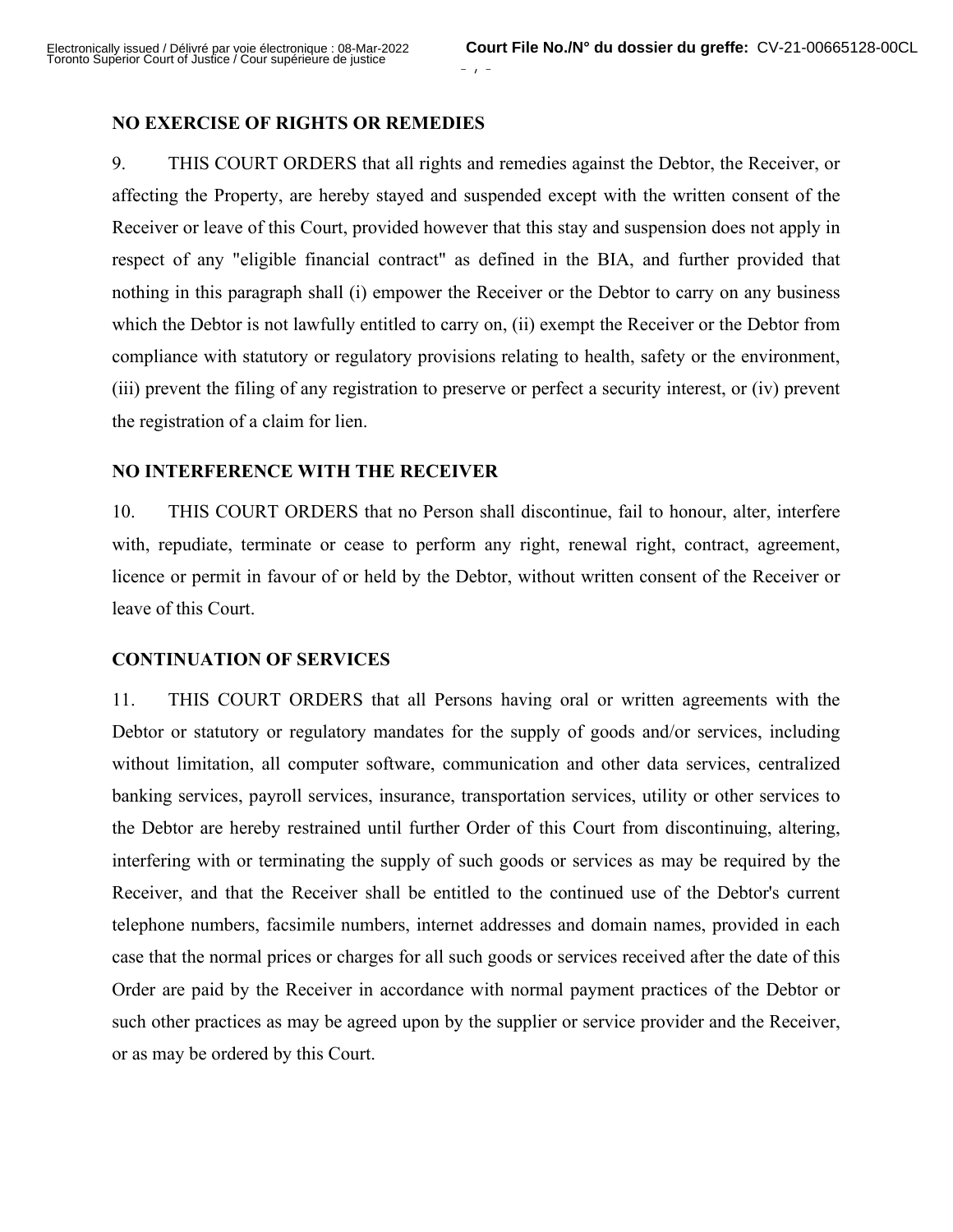### **RECEIVER TO HOLD FUNDS**

12. THIS COURT ORDERS that all funds, monies, cheques, instruments, and other forms of payments received or collected by the Receiver from and after the making of this Order from any source whatsoever, including without limitation the sale of all or any of the Property and the collection of any accounts receivable in whole or in part, whether in existence on the date of this Order or hereafter coming into existence, shall be deposited into one or more new accounts to be opened by the Receiver (the "**Post Receivership Accounts**") and the monies standing to the credit of such Post Receivership Accounts from time to time, net of any disbursements provided for herein, shall be held by the Receiver to be paid in accordance with the terms of this Order or any further Order of this Court.

#### **EMPLOYEES**

13. THIS COURT ORDERS that all employees of the Debtor shall remain the employees of the Debtor until such time as the Receiver, on the Debtor's behalf, may terminate the employment of such employees. The Receiver shall not be liable for any employee-related liabilities, including any successor employer liabilities as provided for in section 14.06(1.2) of the BIA, other than such amounts as the Receiver may specifically agree in writing to pay, or in respect of its obligations under sections 81.4(5) or 81.6(3) of the BIA or under the *Wage Earner Protection Program Act*.

## **PIPEDA**

14. THIS COURT ORDERS that, pursuant to clause 7(3)(c) of the Canada *Personal Information Protection and Electronic Documents Act*, the Receiver shall disclose personal information of identifiable individuals to prospective purchasers or bidders for the Property and to their advisors, but only to the extent desirable or required to negotiate and attempt to complete one or more sales of the Property (each, a "**Sale**"). Each prospective purchaser or bidder to whom such personal information is disclosed shall maintain and protect the privacy of such information and limit the use of such information to its evaluation of the Sale, and if it does not complete a Sale, shall return all such information to the Receiver, or in the alternative destroy all such information. The purchaser of any Property shall be entitled to continue to use the personal information provided to it, and related to the Property purchased, in a manner which is in all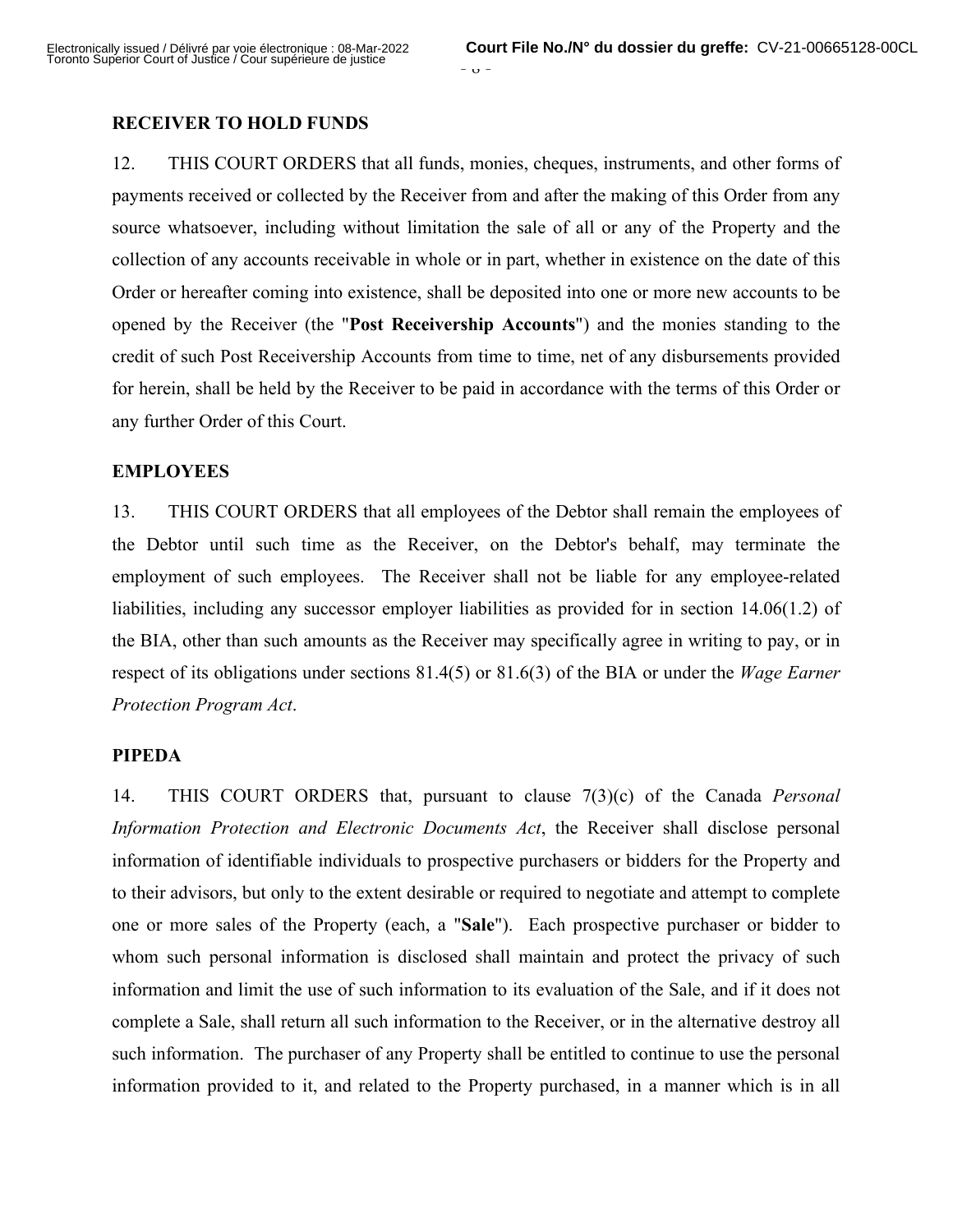material respects identical to the prior use of such information by the Debtor, and shall return all other personal information to the Receiver, or ensure that all other personal information is destroyed.

 $\mathcal{F}$  -

## **LIMITATION ON ENVIRONMENTAL LIABILITIES**

15. THIS COURT ORDERS that nothing herein contained shall require the Receiver to occupy or to take control, care, charge, possession or management (separately and/or collectively, "**Possession**") of any of the Property that might be environmentally contaminated, might be a pollutant or a contaminant, or might cause or contribute to a spill, discharge, release or deposit of a substance contrary to any federal, provincial or other law respecting the protection, conservation, enhancement, remediation or rehabilitation of the environment or relating to the disposal of waste or other contamination including, without limitation, the *Canadian Environmental Protection Act*, the Ontario *Environmental Protection Act*, the *Ontario Water Resources Act*, or the Ontario *Occupational Health and Safety Act* and regulations thereunder (the "Environmental Legislation"), provided however that nothing herein shall exempt the Receiver from any duty to report or make disclosure imposed by applicable Environmental Legislation. The Receiver shall not, as a result of this Order or anything done in pursuance of the Receiver's duties and powers under this Order, be deemed to be in Possession of any of the Property within the meaning of any Environmental Legislation, unless it is actually in possession.

## **LIMITATION ON THE RECEIVER'S LIABILITY**

16. THIS COURT ORDERS that the Receiver shall incur no liability or obligation as a result of its appointment or the carrying out the provisions of this Order, save and except for any gross negligence or wilful misconduct on its part, or in respect of its obligations under sections 81.4(5) or 81.6(3) of the BIA or under the *Wage Earner Protection Program Act*. Nothing in this Order shall derogate from the protections afforded the Receiver by section 14.06 of the BIA or by any other applicable legislation.

## **RECEIVER'S ACCOUNTS**

17. THIS COURT ORDERS that the Receiver and counsel to the Receiver shall be paid their reasonable fees and disbursements, in each case at their standard rates and charges unless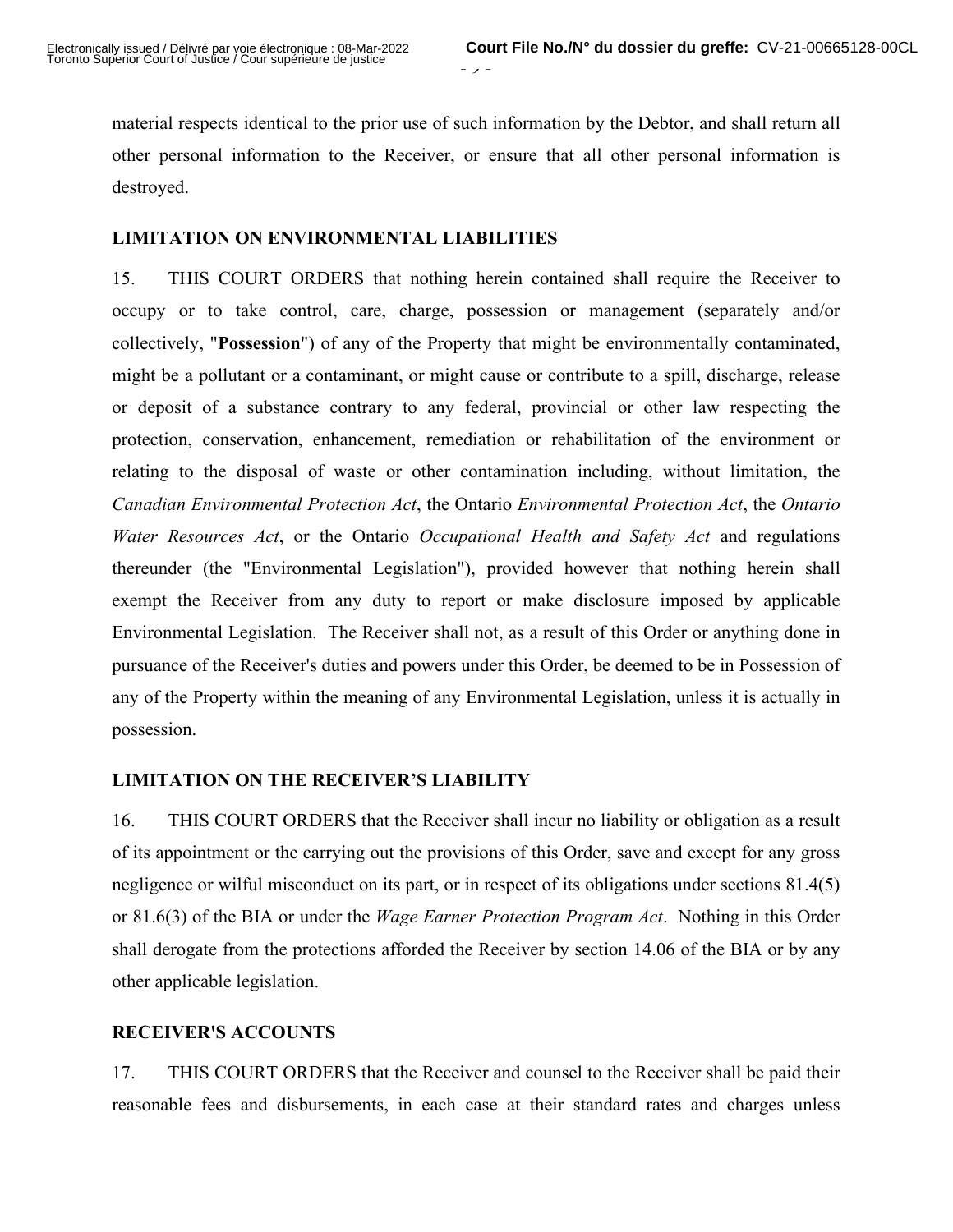$-10 -$ 

otherwise ordered by the Court on the passing of accounts, and that the Receiver and counsel to the Receiver shall be entitled to and are hereby granted a charge (the "**Receiver's Charge**") on the Property, as security for such fees and disbursements, both before and after the making of this Order in respect of these proceedings, and that the Receiver's Charge shall form a first charge on the Property in priority to all security interests, trusts, liens, charges and encumbrances, statutory or otherwise, in favour of any Person, but subject to sections 14.06(7), 81.4(4), and 81.6(2) of the BIA as well as the DIP Lender's Charge as defined in this Court's order of November 27, 2020 ("DIP Lender's Charge"), which, for greater certainty, shall have priority over the Receiver's Charge.

18. THIS COURT ORDERS that the Receiver and its legal counsel shall pass its accounts from time to time, and for this purpose the accounts of the Receiver and its legal counsel are hereby referred to a judge of the Commercial List of the Ontario Superior Court of Justice.

19. THIS COURT ORDERS that prior to the passing of its accounts, the Receiver shall be at liberty from time to time to apply reasonable amounts, out of the monies in its hands, against its fees and disbursements, including legal fees and disbursements, incurred at the standard rates and charges of the Receiver or its counsel, and such amounts shall constitute advances against its remuneration and disbursements when and as approved by this Court.

## **FUNDING OF THE RECEIVERSHIP**

20. THIS COURT ORDERS that the Receiver be at liberty and it is hereby empowered to borrow by way of a revolving credit or otherwise, such monies from time to time as it may consider necessary or desirable, provided that the outstanding principal amount does not exceed \$200,000.00 (or such greater amount as this Court may by further Order authorize) at any time, at such rate or rates of interest as it deems advisable for such period or periods of time as it may arrange, for the purpose of funding the exercise of the powers and duties conferred upon the Receiver by this Order, including interim expenditures. The whole of the Property shall be and is hereby charged by way of a fixed and specific charge (the "**Receiver's Borrowings Charge**") as security for the payment of the monies borrowed, together with interest and charges thereon, in priority to all security interests, trusts, liens, charges and encumbrances, statutory or otherwise, in favour of any Person, but subordinate in priority to the Receiver's Charge and the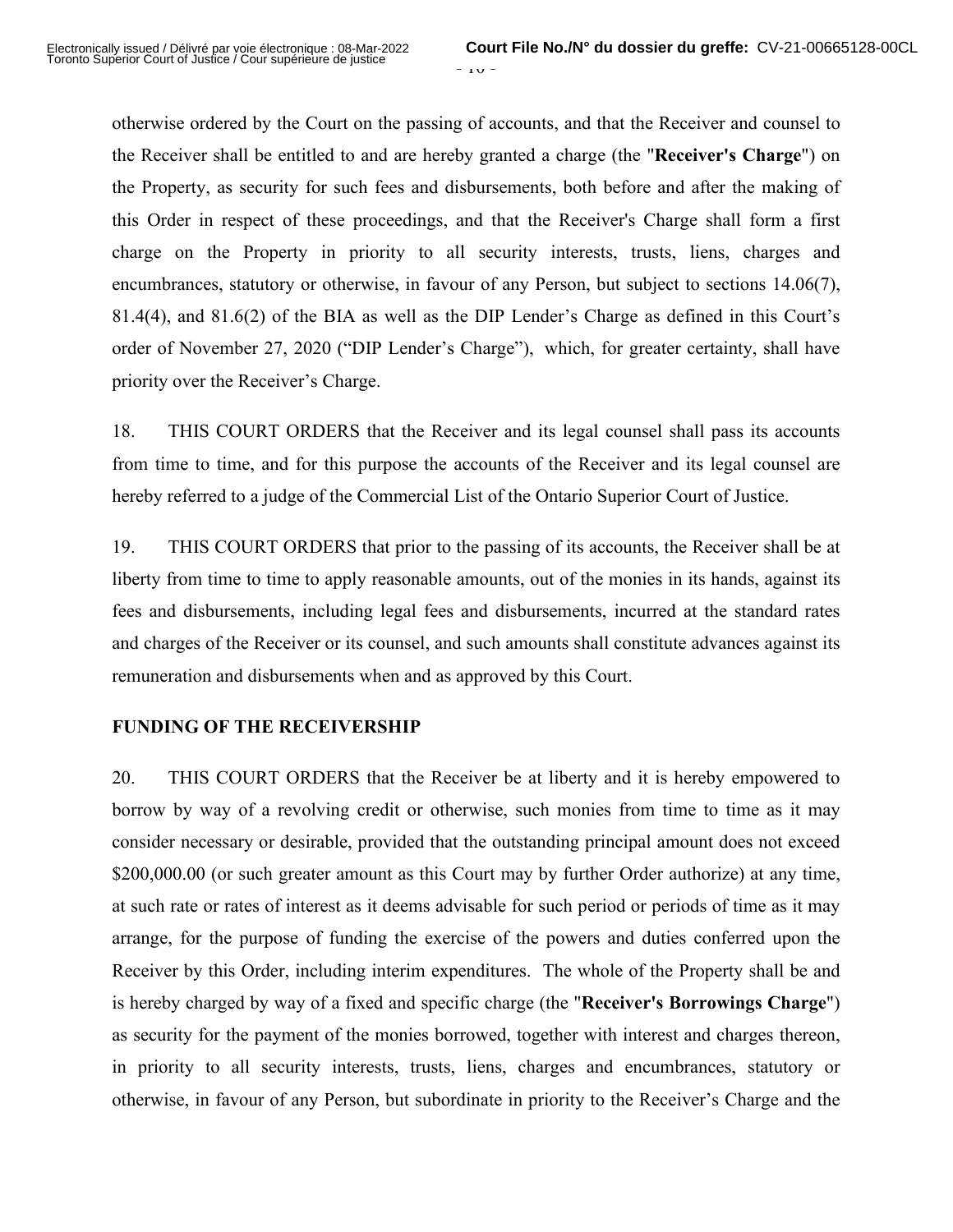charges as set out in sections 14.06(7), 81.4(4), and 81.6(2) of the BIA BIA as well as the DIP Lender's Charge which, for greater certainty, shall have priority over the Receiver's Borrowings Charge.

21. THIS COURT ORDERS that neither the Receiver's Borrowings Charge nor any other security granted by the Receiver in connection with its borrowings under this Order shall be enforced without leave of this Court.

22. THIS COURT ORDERS that the Receiver is at liberty and authorized to issue certificates substantially in the form annexed as Schedule "A" hereto (the "**Receiver's Certificates**") for any amount borrowed by it pursuant to this Order.

23. THIS COURT ORDERS that the monies from time to time borrowed by the Receiver pursuant to this Order or any further order of this Court and any and all Receiver's Certificates evidencing the same or any part thereof shall rank on a *pari passu* basis, unless otherwise agreed to by the holders of any prior issued Receiver's Certificates.

## **SERVICE AND NOTICE**

24. THIS COURT ORDERS that the E-Service Protocol of the Commercial List (the "**Protocol**") is approved and adopted by reference herein and, in this proceeding, the service of documents made in accordance with the Protocol (which can be found on the Commercial List website at http://www.ontariocourts.ca/scj/practice/practice-directions/toronto/e-serviceprotocol/) shall be valid and effective service. Subject to Rule 17.05 this Order shall constitute an order for substituted service pursuant to Rule 16.04 of the Rules of Civil Procedure. Subject to Rule 3.01(d) of the Rules of Civil Procedure and paragraph 21 of the Protocol, service of documents in accordance with the Protocol will be effective on transmission. This Court further orders that a Case Website shall be established in accordance with the Protocol with the following URLhttp://www.spergelcorporate.ca/cimbayviewcreekinc.

25. THIS COURT ORDERS that if the service or distribution of documents in accordance with the Protocol is not practicable, the Receiver is at liberty to serve or distribute this Order, any other materials and orders in these proceedings, any notices or other correspondence, by forwarding true copies thereof by prepaid ordinary mail, courier, personal delivery or facsimile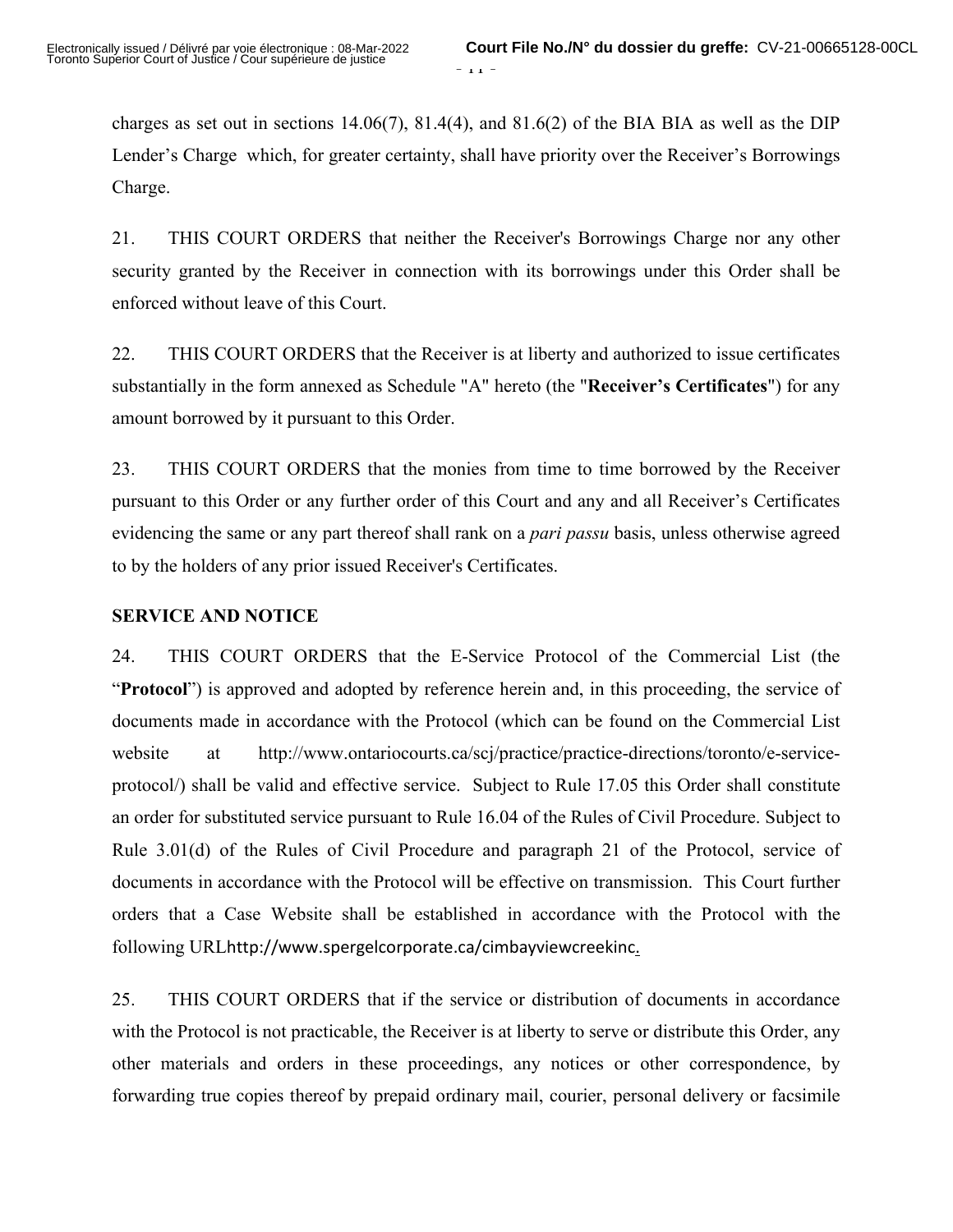transmission to the Debtor's creditors or other interested parties at their respective addresses as last shown on the records of the Debtor and that any such service or distribution by courier, personal delivery or facsimile transmission shall be deemed to be received on the next business day following the date of forwarding thereof, or if sent by ordinary mail, on the third business day after mailing.

## **GENERAL**

26. THIS COURT ORDERS that the Receiver may from time to time apply to this Court for advice and directions in the discharge of its powers and duties hereunder.

27. THIS COURT ORDERS that nothing in this Order shall prevent the Receiver from acting as a trustee in bankruptcy of the Debtor.

28. THIS COURT HEREBY REQUESTS the aid and recognition of any court, tribunal, regulatory or administrative body having jurisdiction in Canada or in the United States to give effect to this Order and to assist the Receiver and its agents in carrying out the terms of this Order. All courts, tribunals, regulatory and administrative bodies are hereby respectfully requested to make such orders and to provide such assistance to the Receiver, as an officer of this Court, as may be necessary or desirable to give effect to this Order or to assist the Receiver and its agents in carrying out the terms of this Order.

29. THIS COURT ORDERS that the Receiver be at liberty and is hereby authorized and empowered to apply to any court, tribunal, regulatory or administrative body, wherever located, for the recognition of this Order and for assistance in carrying out the terms of this Order, and that the Receiver is authorized and empowered to act as a representative in respect of the within proceedings for the purpose of having these proceedings recognized in a jurisdiction outside Canada.

30. THIS COURT ORDERS that any interested party may apply to this Court to vary or amend this Order on not less than seven (7) days' notice to the Receiver and to any other party likely to be affected by the order sought or upon such other notice, if any, as this Court may order.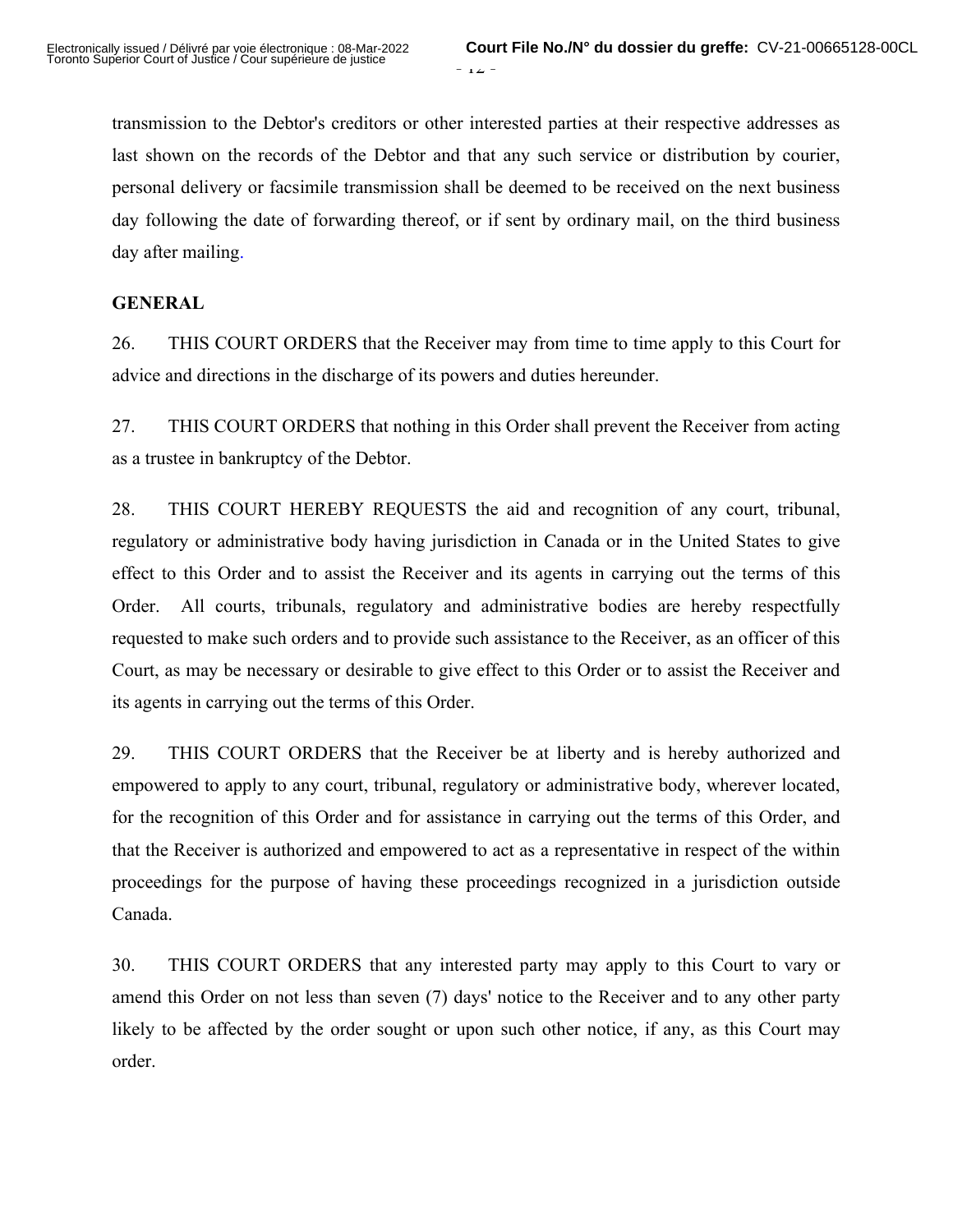31. THIS COURT ORDERS that the order of Schabas J. dated September 18, 2020, is varied to the extent necessary to permit the Receiver to exercise its powers under this Order.

 $\blacksquare$ 

Digitally signed by Mr. Justice Cavanagh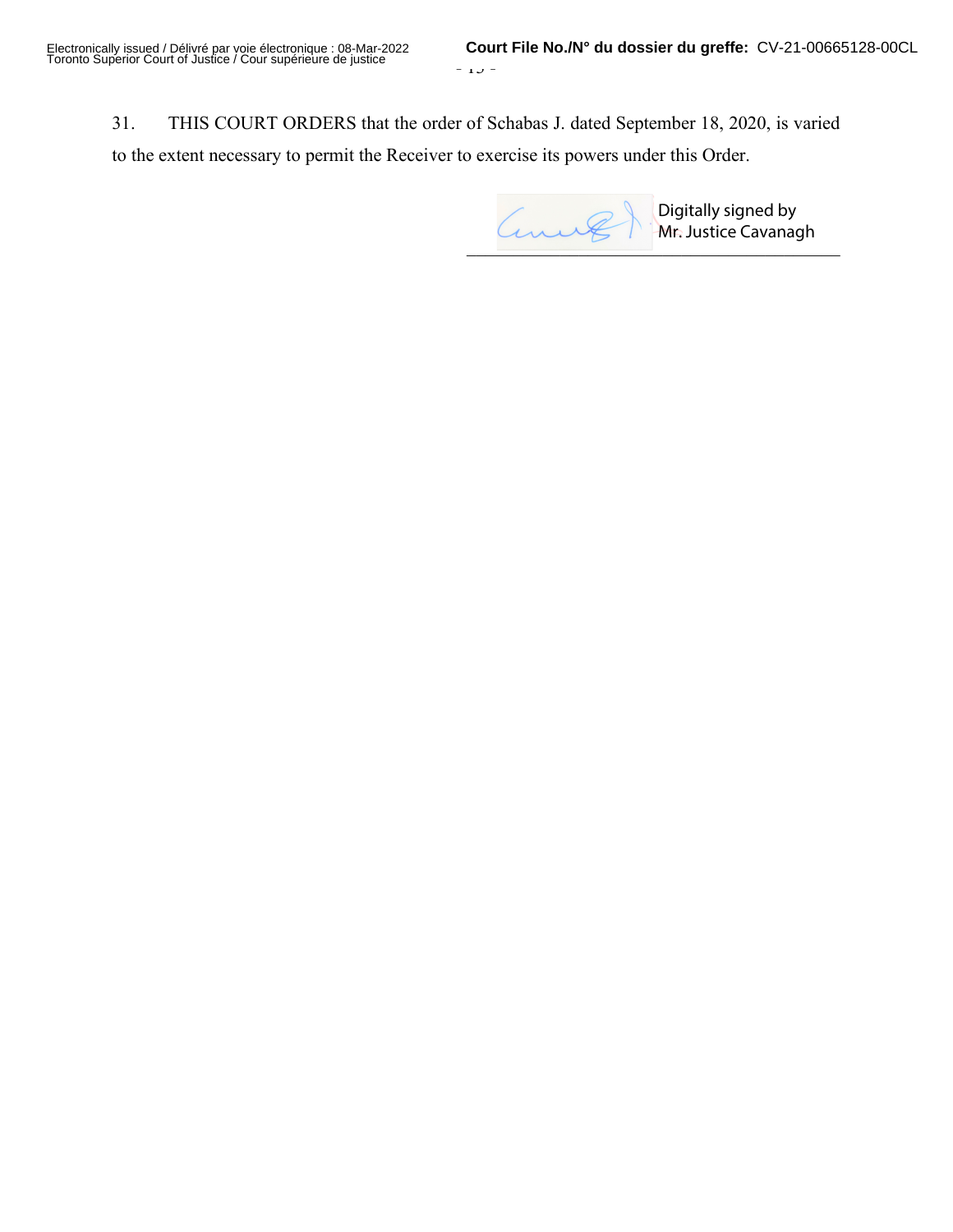### **SCHEDULE "A"**

## RECEIVER CERTIFICATE

### CERTIFICATE NO.

AMOUNT \$

1. THIS IS TO CERTIFY that msi Spergel Inc., the receiver (the "**Receiver**") of the assets, undertakings and properties of Bayview Creek (CIM) LP, CIM Invests Development Inc., and CIM Bayview Creek Inc. (collectively, the "**Debtor**") acquired for, or used in relation to a business carried on by the Debtor, including all proceeds thereof and the PT LT 25, CON 2, (MKM), PTS 1 & 2, PL65R31680; TOWN OF RICHMOND HILL, municipally known as 10747 Bayview Avenue, Richmond Hill, Ontario (the "**Property**") appointed by Order of the Ontario Superior Court of Justice (Commercial List) (the "Court") dated the 2<sup>nd</sup> day of March, 2022 (the "**Order**") made in an action having Court file number , has received as such Receiver from the holder of this certificate (the "Lender") the principal sum of \$\_\_\_\_\_\_\_\_\_\_\_, being part of the total principal sum of \$\_\_\_\_\_\_\_\_\_\_\_ which the Receiver is authorized to borrow under and pursuant to the Order.

2. The principal sum evidenced by this certificate is payable on demand by the Lender with interest thereon calculated and compounded [daily][monthly not in advance on the day of each month] after the date hereof at a notional rate per annum equal to the rate of per cent above the prime commercial lending rate of Bank of from time to time.

3. Such principal sum with interest thereon is, by the terms of the Order, together with the principal sums and interest thereon of all other certificates issued by the Receiver pursuant to the Order or to any further order of the Court, a charge upon the whole of the Property, in priority to the security interests of any other person, but subject to the priority of the charges set out in the Order and in the *Bankruptcy and Insolvency Act*, and the right of the Receiver to indemnify itself out of such Property in respect of its remuneration and expenses.

4. All sums payable in respect of principal and interest under this certificate are payable at the main office of the Lender at Toronto, Ontario.

5. Until all liability in respect of this certificate has been terminated, no certificates creating charges ranking or purporting to rank in priority to this certificate shall be issued by the Receiver